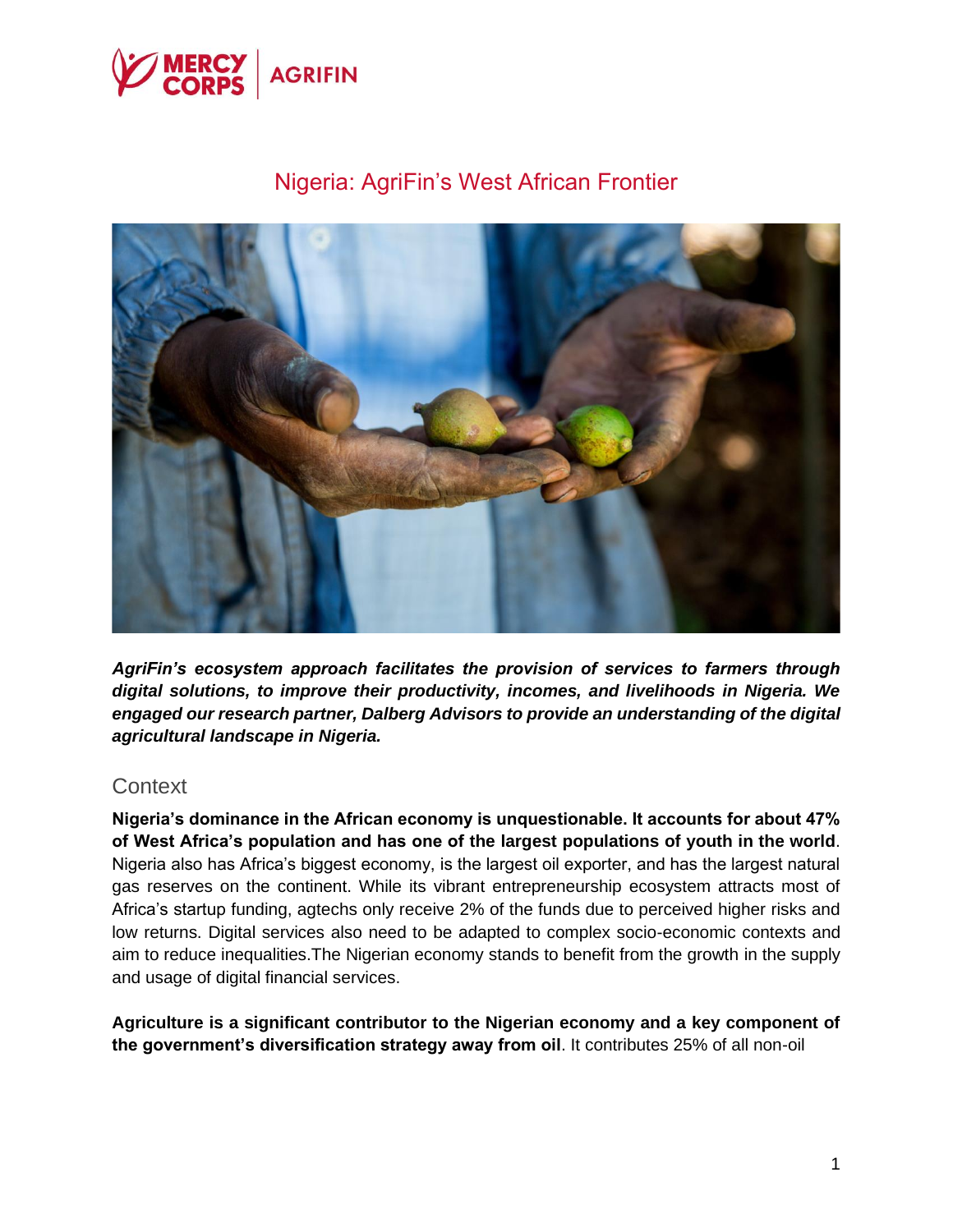

government revenue with leading cash crops such as cocoa, oil, palm oil, cotton, and groundnuts. Nonetheless, the agricultural trade deficit remains large despite significant production. Between 2016-19, Nigeria's cumulative agricultural imports stood at USD 8.1 billion in comparison to USD 1.9 billion in exports (Landscape Study, 2021). Smallholder farmer households account for over 90% of Nigeria's national agricultural output**.** However, farmer income and productivity remain low due to a lack of access to and limited utilization of agriculture solutions such as quality inputs, training, mechanization services, access to markets, and access to credit.

**AgriFin is keen to facilitate the provision of services to farmers through digital means, to improve their productivity, incomes, and livelihoods in Nigeria, more so for women.** This study gives an overview of the agricultural landscape in Nigeria, the enabling environment, smallholder farmers' needs and capabilities, solutions landscape, and AgriFin's engagements and recommendations for potential digital interventions.

## Smallholders' Needs and Capabilities

**Smallholders predominately farm staple crops such as cassava, maize, and yam whose value chains have varying degrees of fragmentation**. They often lack quality inputs, knowledge on best farming practices, and ready markets. Moreover, smallholders in key value chains face unique challenges based on the crop and its geography. Security risks such as the resurgence of Boko Haram and conflicts with herders disrupts their farming activities for some cassava, ginger and sorghum farmers**.** Nonetheless, these value chains offer strong potential for digital agricultural solutions and in addressing the food security and commercialization needs of the country. Medium to large agribusinesses can also be aggregation points.

**SHFs have limited access to formal financial services and scarcely use them while available.** Low uptake of digital financial services can be partially explained by low digital and financial literacy. Despite their minimal access to digital services like mobile money wallets, the high share of basic phone ownership presents opportunities in digital agriculture for Interactive Voice Response (IVR) and [USSD](https://www.cgap.org/blog/what-ussd-why-does-it-matter-mobile-financial-services) technology.

**Nigerian smallholders are progressively willing to adopt digital tools when offered the right support.** Most farmers have some basic knowledge of using phones. The Landscape Study showed 77% of the farmers have used a mobile phone before; 81% have a voter's card, which allows access to financial services. [Hello Tractor,](https://www.mercycorpsagrifin.org/?s=hello+tractor) an agtech company linking tractor owners to farmers, has over the last five years enlisted over 2,000 tractors on its mobile platform and served over 40,000 smallholder farmers. However, there is a need for training and support to accelerate the adoption of new practices and techniques including the use of digital solutions. The majority of the smallholders still lack access to information, with 69% of the farmers surveyed by CGAP relying on friends and family for advice on their agricultural activities, with the local leading farmer and the leadership as the secondary source of information.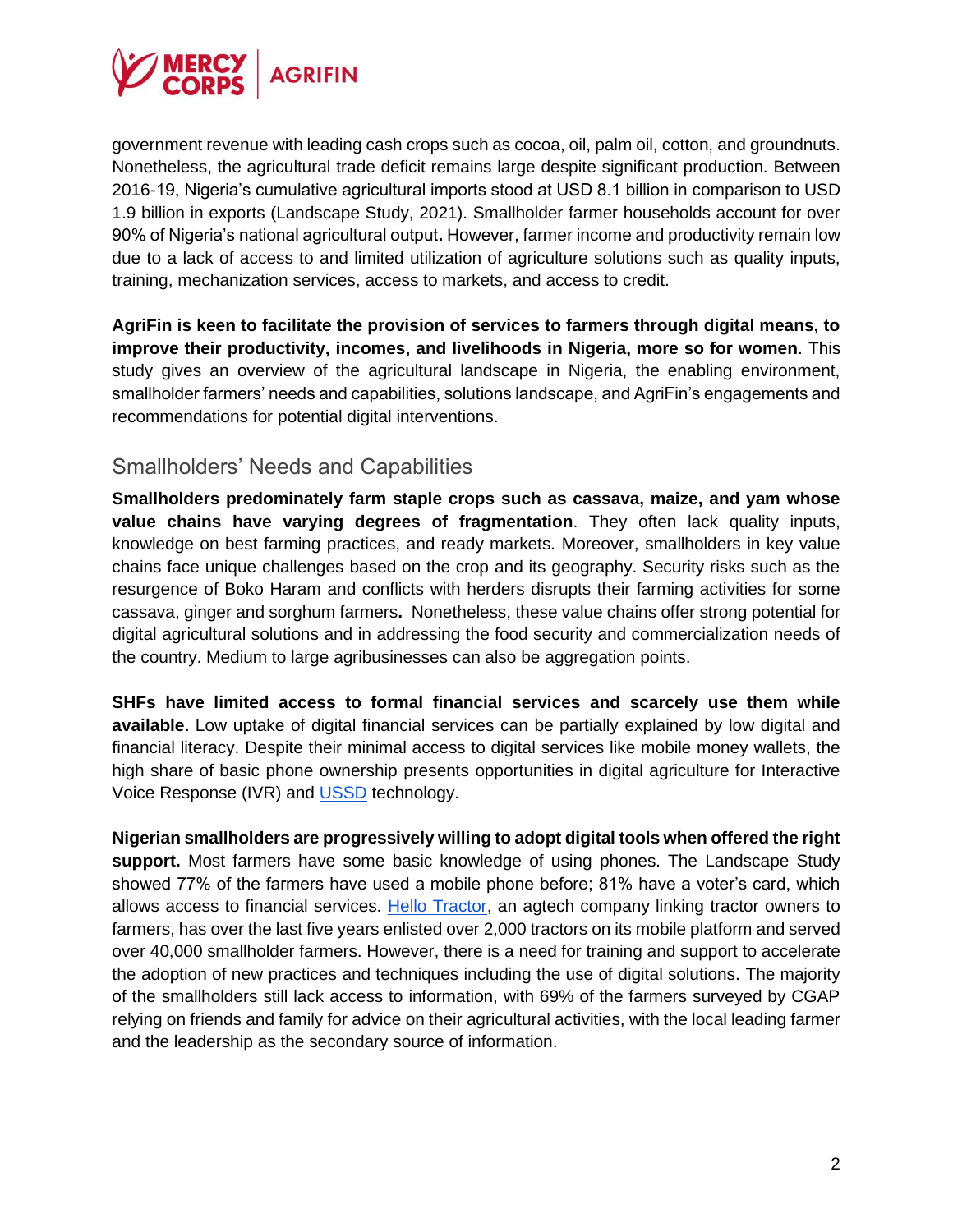

### Gendered Considerations

**Due to their limited agency, women in rural Nigeria face pronounced challenges around access to productive assets and autonomy over decisions. Institutional barriers prevent them from owning land and accessing agrifinance.** The skills gap between men and women prevents them from capturing value and excelling in the sector. Women also have lower levels of digital literacy which creates a barrier to their adoption of digital solutions. This study highlighted that 60% of women smallholder farmers are considered to have low digital literacy, lower unemployment rates, and often dominate the lowest paying roles. The impact of this gender gap on women farmers' productivity is more pronounced in the north, where 57% are financially excluded in the north as compared to 18% in the south.

**Women will continue to be involved in agricultural activities in Nigeria and to bridge the gender gap, AgriFin is pursuing gender intentional and transformative engagements in its new programming phase.** AgriFin is leveraging the use of its [Gender Transformative Toolkit](https://www.mercycorpsagrifin.org/agrifin-gender-transformative-toolkit/) to equip our partners to apply a gender lens in their work and stakeholder interaction. Where possible, AgriFin will encourage partners to integrate more advocacy into their community and farmer engagement strategies.

## Nigeria's Enabling Environment

**Smallholders operate within the context of an emerging digital economy, though macroeconomic conditions are unstable**. A contracting economy, limited financing, and security are impacting agribusinesses' and SHFs growth and productivity. Furthermore, weak physical infrastructure constrains farmer productivity & market access. Nonetheless, the agricultural sector has remained resilient despite Nigeria's poor economic growth since 2015 and the adverse impact of COVID-19. Agriculture has only received 2.5% of investments since 2018; Currently, investor apprehension could reduce investments over time.

|                                             | <b>Key findings</b>                                                                                                                                                                                                                                                                                                                                                                                                                                                                                                                                           | Implications                                                                                                                                     |  |  |
|---------------------------------------------|---------------------------------------------------------------------------------------------------------------------------------------------------------------------------------------------------------------------------------------------------------------------------------------------------------------------------------------------------------------------------------------------------------------------------------------------------------------------------------------------------------------------------------------------------------------|--------------------------------------------------------------------------------------------------------------------------------------------------|--|--|
| Policy,<br>regulation,<br>and<br>governance | Nigeria's macro-economic policies have been unfavorable to growth particularly in<br>agriculture<br>. A large trade deficit and forex shortages have led to inflation and increased the price of<br>agricultural inputs<br>. Import bans have reduced cross-border trade and increased input costs for agribusinesses<br>• DFS policies have slowed financial inclusion for the rural poor including SHFs                                                                                                                                                     | · Limited available funding for<br>agriculture<br>• Low DFS reach leads to<br>exclusion for SHFs                                                 |  |  |
| <b>Infrastructure</b>                       | Nigeria's underdeveloped infrastructure is an impediment for agriculture productivity growth<br>and the uptake of digital solutions for farmers<br>• Lack of electricity access and poor grid lead to high costs for agribusinesses and investors<br>· Inefficient roads and logistics system inhibit access to rural farms and lead to high logistics costs<br>• Absent irrigation systems and lack of modernization undermine agricultural productivity<br>. Low digital infrastructure such as ack of mobile devices is higher in rural areas and for SHFs | · Limited electricity hinders<br>uptake of digital solutions<br>· Digital platforms such as<br>SMS, IVR, etc. can enhance<br>farmer productivity |  |  |
| <b>Investment</b><br>landscape              | Nigeria's investment landscape is highly developed in terms of attracting investments for<br>start-ups, but agriculture remains underfunded.<br>• Other considerations include cumbersome/absent policies that deter investments<br>• Agriculture receives only 3% of raised funding<br>· Insecurity, corruption, and cumbersome policies limit appetite for investments and affect SHFs                                                                                                                                                                      | • Limited funding is limiting<br>growth for agribusinesses                                                                                       |  |  |
| <b>Social</b><br>dynamics                   | . Women are excluded in engaging in the digital economy due to entrenched patriarchal systems.<br>They are also likely to have less land tenure rights and limited leadership opportunities. Social-<br>economic development inequities persist between the north and south                                                                                                                                                                                                                                                                                   | · Targeted interventions can<br>increase uptake for excluded<br>groups                                                                           |  |  |

Source: Nigeria Landscape Study, 2021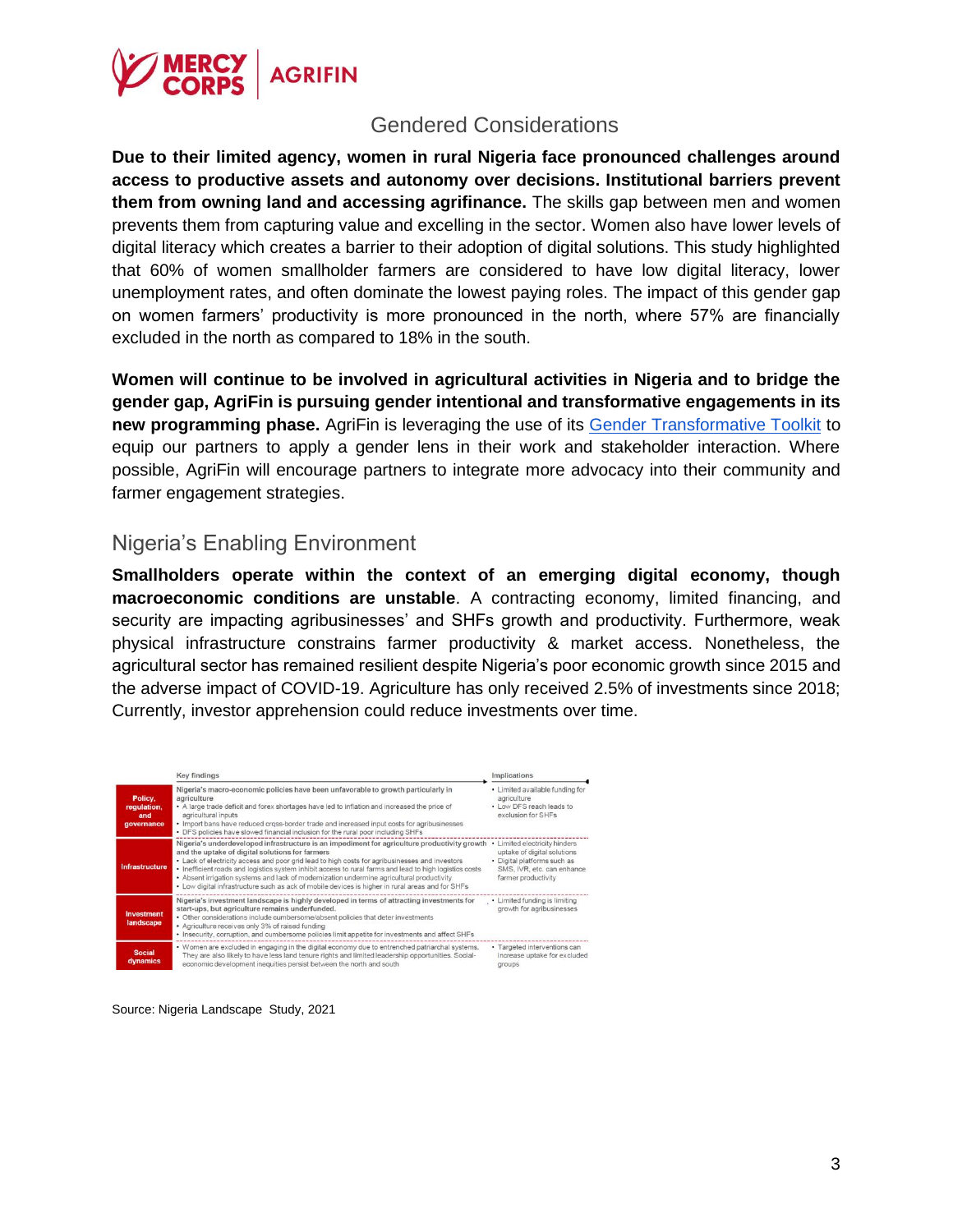

## Digital Solutions Landscape

**Nigeria's financial solutions landscape is fairly developed with several actors as growth in agent networks; however, uptake remains low.** While the credit market is fairly developed, farmers encounter a myriad of uptake challenges. Bank credit favors the formal economy locking out women and youth. Negative perceptions around banking lead them to seek alternative sources of financial services.

**The agricultural insurance market is dominated by the government with a few private actors who have also seen slow uptake of the services.** The government offers subsidized insurance often bundled with bank loan products that also cover SHFS. However, these products place price pressure on private actors making them unattractive to SHFs. Farmers may have access to multiple savings formal and informal channels but they are unable to maximize these opportunities to their low and inconsistent incomes. The dominance of informal channels, which are often non-digital solutions and can also limit graduation to credit and insurance. The nonfinancial solutions market is private-sector and well developed with increased uptake of products and services.

| Trans-<br>actions                                                                                                               | C2C payments/remittances            | $\mathbf{\Omega}$<br>Obec              | <b>CHIN</b>                                | <i>::</i> Firstmonie<br>Agent | $Q$ paga                                              | ø<br>airtet                           | <b>glo</b>                                |  |
|---------------------------------------------------------------------------------------------------------------------------------|-------------------------------------|----------------------------------------|--------------------------------------------|-------------------------------|-------------------------------------------------------|---------------------------------------|-------------------------------------------|--|
|                                                                                                                                 | C2B payments                        | <b>ロ</b> zowosel                       | <b>AGRO</b>                                | CROP2CASH                     | C paga                                                | $\mathbf{p}_j$                        | <b>MIN</b>                                |  |
|                                                                                                                                 | <b>B2B</b> payments                 | <b>AGRO</b>                            | CROP2CASH                                  | <b>ロ</b> zowosel              | $\bigcirc$ paga                                       | £,                                    | <b>MIN</b>                                |  |
| <b>Credit</b>                                                                                                                   | Asset financing & working cap       | FCMB                                   | o<br>Sterling                              | <b>FirstBank</b>              | farmer wdy                                            | 50x                                   | 급 zowosel                                 |  |
|                                                                                                                                 | Non-agriculture general loans       | FCMB<br>═                              | Sterling                                   | <b>FirstBank</b>              | access >>>                                            | <b>UBAN</b><br><b>THE VISION BANK</b> |                                           |  |
| <b>Insurance</b>                                                                                                                | <b>Crop and livestock insurance</b> | <b>NIRSAL S</b><br><b>Britishopped</b> | <b>MINE DENVIER</b><br>sonnel<br>ras rasca | $\blacksquare$                | <b>AIICO</b> INSURANCE<br><b>BETWEEN DEPARTMENTAL</b> | <b>APULA</b>                          | CO NAIC                                   |  |
|                                                                                                                                 | <b>Personal insurance</b>           | <b>CO</b> BANSARD                      | $\bullet$                                  | Country                       | <b>For difficulties</b> in approved                   | <b>HYGEIA</b>                         |                                           |  |
| Savings,                                                                                                                        | <b>General savings products</b>     | n<br>Sterling                          | <b>FCMB</b>                                | z<br>ZENITH                   | <b>UBAN</b><br><b>DESCRIPTION</b>                     | ĹΒ,<br><b>FirstBank</b>               | LAPO Wordhance Cank Ltd<br>Weimakin Liver |  |
| <b>MERCY</b><br>CORPS<br><b>AGRIFIN Dalberg</b><br>Agricultural products<br>Key  <br>Generic products applicable to agriculture |                                     |                                        |                                            |                               |                                                       |                                       |                                           |  |

Source: Nigeria Landscape Study, 2021

## `AgriFin's Work in Nigeria

**Since AgriFin expanded into Nigeria in 2018, there have been notable achievements reaching and impacting our primary beneficiaries.** We exceeded the target reaching over 300,000 SHFs which is largely attributed to our innovative partnerships. Some of AgriFin's innovative partners such as Pula and Hello Tractor, where the provision of their single products and services evolved into the development of digital agriculture platforms. These platforms bring together service providers across the agriculture ecosystem giving smallholders access to various services and products, maximizing the impact of digital innovations on their farming activities, and thus enhancing their productivity and access to the market.

**AgriFin supported Pula in enhancing the value proposition of insurance products amongst smallholder farmers by providing precision agronomy advisory services to build farmers'**  resilience. We worked with *Ignitia* in rolling out a bundled weather and urea fertilizer service to 10,000 farmers working with Indorama, a leading urea manufacturer. [The project helped Ignitia](https://www.mercycorpsagrifin.org/project/agrifin-impact-series-ignitia/)